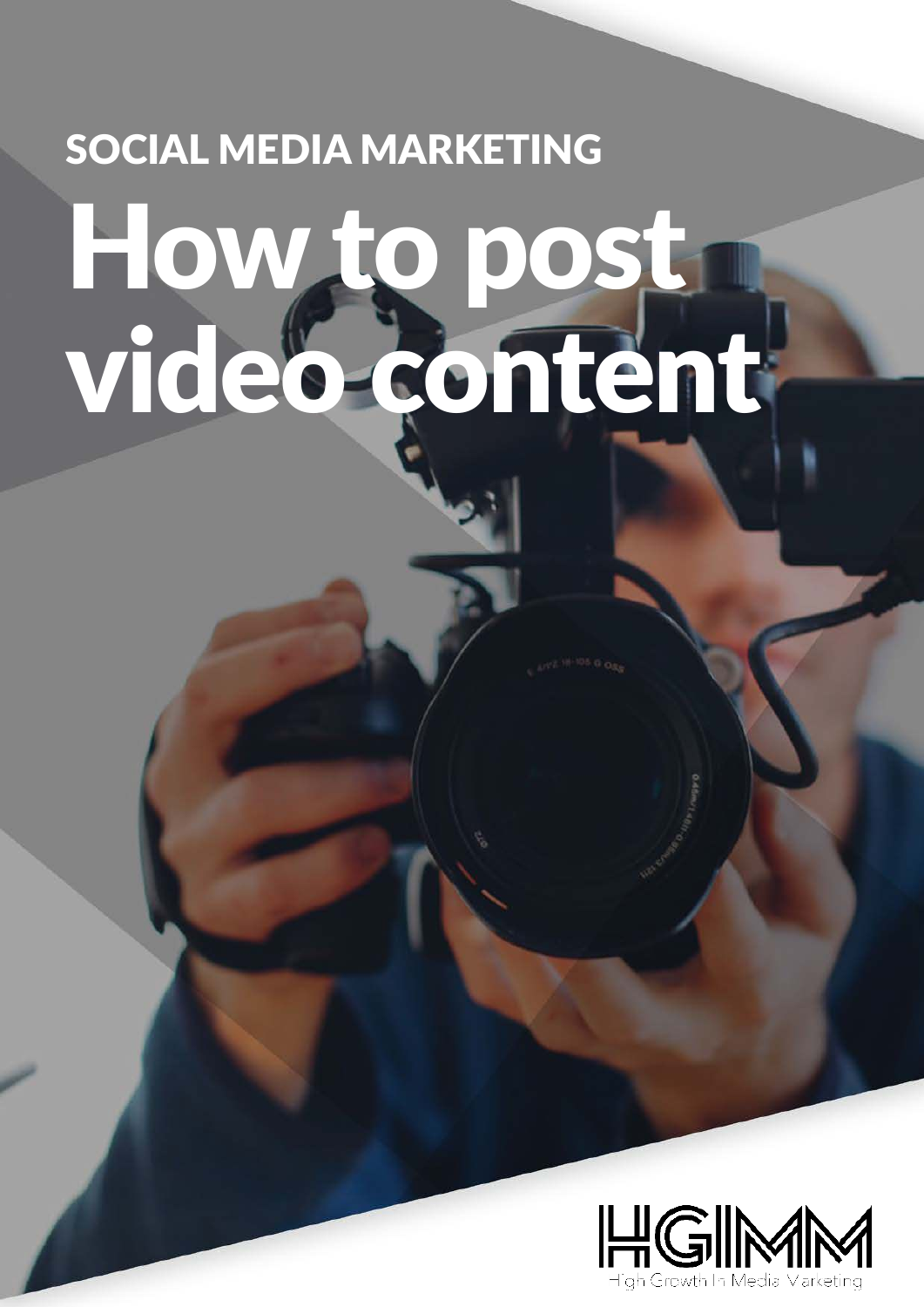## **The easiest way to share a video from the social dashboard is by linking a YouTube channel.**

We recommend creating a YouTube account as this is the easiest way to store and share your videos.

**To get started head over to www.youtube.com and look for the "Sign in" link.** 

| YouTube |   |                           |        |
|---------|---|---------------------------|--------|
|         | C | A https://www.youtube.com |        |
| ≣       |   | Search                    | Jpload |

If you don't have a Google account continue by clicking on the "**Create account**" link. Follow the instructions on the screen and finish setting up your Google account.

#### (i) Note

If you already have a Google account you can sign in and continue to the next step.

## **Creating a YouTube channel**

In order to upload a video you will need to create a channel.

Once you have logged in to you Google account on YouTube look for the "**Upload**" link, this is normally found in the top right of the screen.

| YouTube                      |                         |       |
|------------------------------|-------------------------|-------|
| $\leftarrow$ $\rightarrow$ C | https://www.youtube.com |       |
| $\equiv$                     | Search                  | Uploa |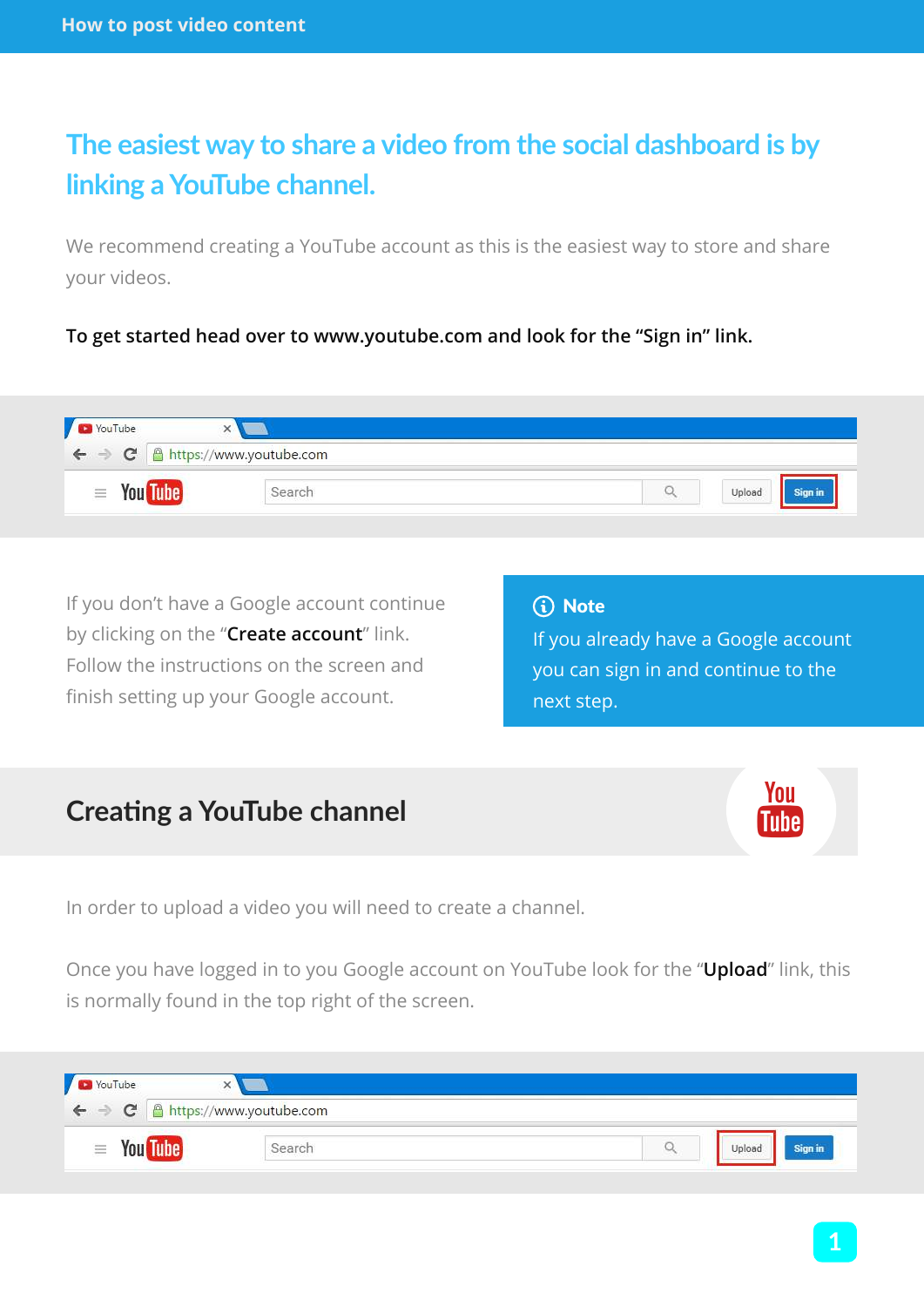If you are new to YouTube and never created a channel before you should see the screen on pictured on the right.

If you would like the videos to be published with your name, just make sure the details are correct and click **"Create Channel"**.

| First name                                                                                                                                           |  |  |
|------------------------------------------------------------------------------------------------------------------------------------------------------|--|--|
|                                                                                                                                                      |  |  |
| Last name                                                                                                                                            |  |  |
|                                                                                                                                                      |  |  |
| By clicking "Create channel", you agree to YouTube's Terms of Service. Learn more                                                                    |  |  |
| Changes that you make here may show up across Google services with content<br>that you create and share, and to people you interact with. Learn more |  |  |
|                                                                                                                                                      |  |  |

| Name your channel                          |  |
|--------------------------------------------|--|
| Select a category                          |  |
| Your new channel comes with a Google+ page |  |
| I agree to the Pages Terms                 |  |

If you would like to publish the videos under a business name or would like to name your channel click the link **"Use a business or other name"**.

You should now see the screen pictured on the left.

Select the account name you would like and click **"Finished"**.

 $\overline{\mathbf{x}}$ 

**Once you have selected your channel name you should see a success message, similar to the one pictured below.**

You have added a channel to your account!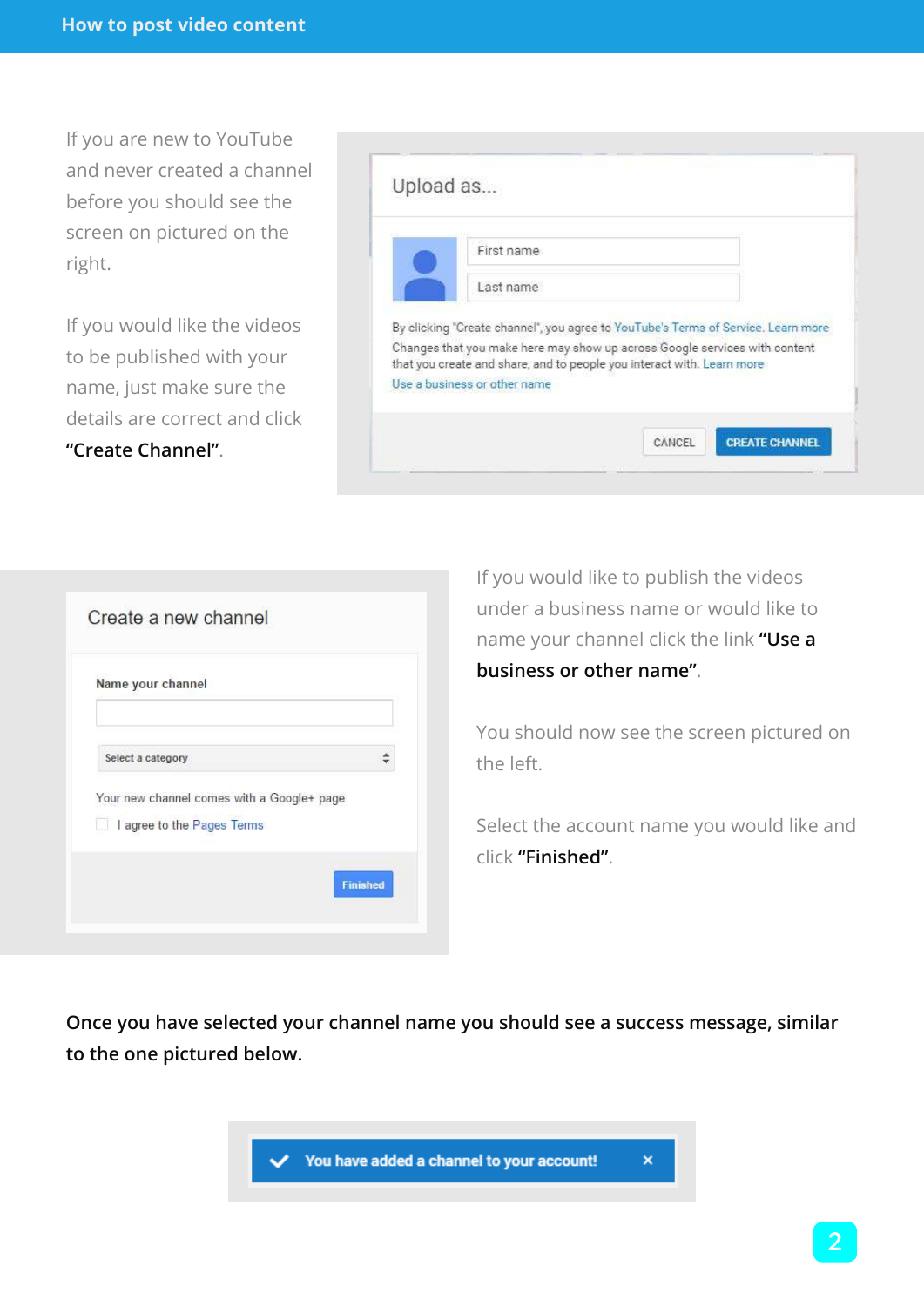## **Uploading a video to your channel**



After you have created your channel or clicked upload (if you already have a channel) you should see the screen pictured on the right.

Follow the instructions on the screen and select the video you would like to upload.

| 2 D<br>Select files to upload |  |
|-------------------------------|--|
| Or drag and drop video files  |  |
| Public <b>v</b>               |  |
|                               |  |
|                               |  |

#### **Once the video has been uploaded you should screen the screen below.**

Here you can set the title of your video, add a description and select a thumbnail.

**Make sure the video is Public to be able to share it from the dashboard.** Once done just click "**Publish**".

|                                                                                                                                                             | PROCESSING DONE                                                                                        |                   |                             | <b>Publish</b>           |
|-------------------------------------------------------------------------------------------------------------------------------------------------------------|--------------------------------------------------------------------------------------------------------|-------------------|-----------------------------|--------------------------|
|                                                                                                                                                             | Click "Publish" to make your video live.<br>$\star$<br>Translations<br>Advanced settings<br>Basic info |                   |                             | Draft saved.             |
| Upload status:                                                                                                                                              | My first YouTube video                                                                                 | Public            |                             | $\overline{\phantom{a}}$ |
| Upload complete!<br>Your video will be live at:<br>https://youtu.be/th_Dcgot8wM                                                                             | This is a short clip                                                                                   | $\frac{1}{2}$     | Add a message to your video |                          |
| Video / Audio quality:                                                                                                                                      |                                                                                                        | Also share on     |                             |                          |
| $\pmb{*}$<br>You uploaded a wide-screen (16:9) vide<br>original was 720p or greater (i.e. 1280)                                                             | Tags (e.g. Albert Einstein, flying pig, mashup)                                                        | + Add to playlist |                             |                          |
| we encourage you to <a<br>href="//support.google.com/youtube/a<br/>hl=en-GB" target="_blank"&gt;submit your<br/>original resolution to enable better</a<br> | VIDEO THUMBNAILS                                                                                       |                   |                             |                          |
| playback.                                                                                                                                                   |                                                                                                        |                   |                             |                          |
|                                                                                                                                                             |                                                                                                        |                   |                             |                          |
|                                                                                                                                                             |                                                                                                        |                   | Video Manager               | + Add more videos        |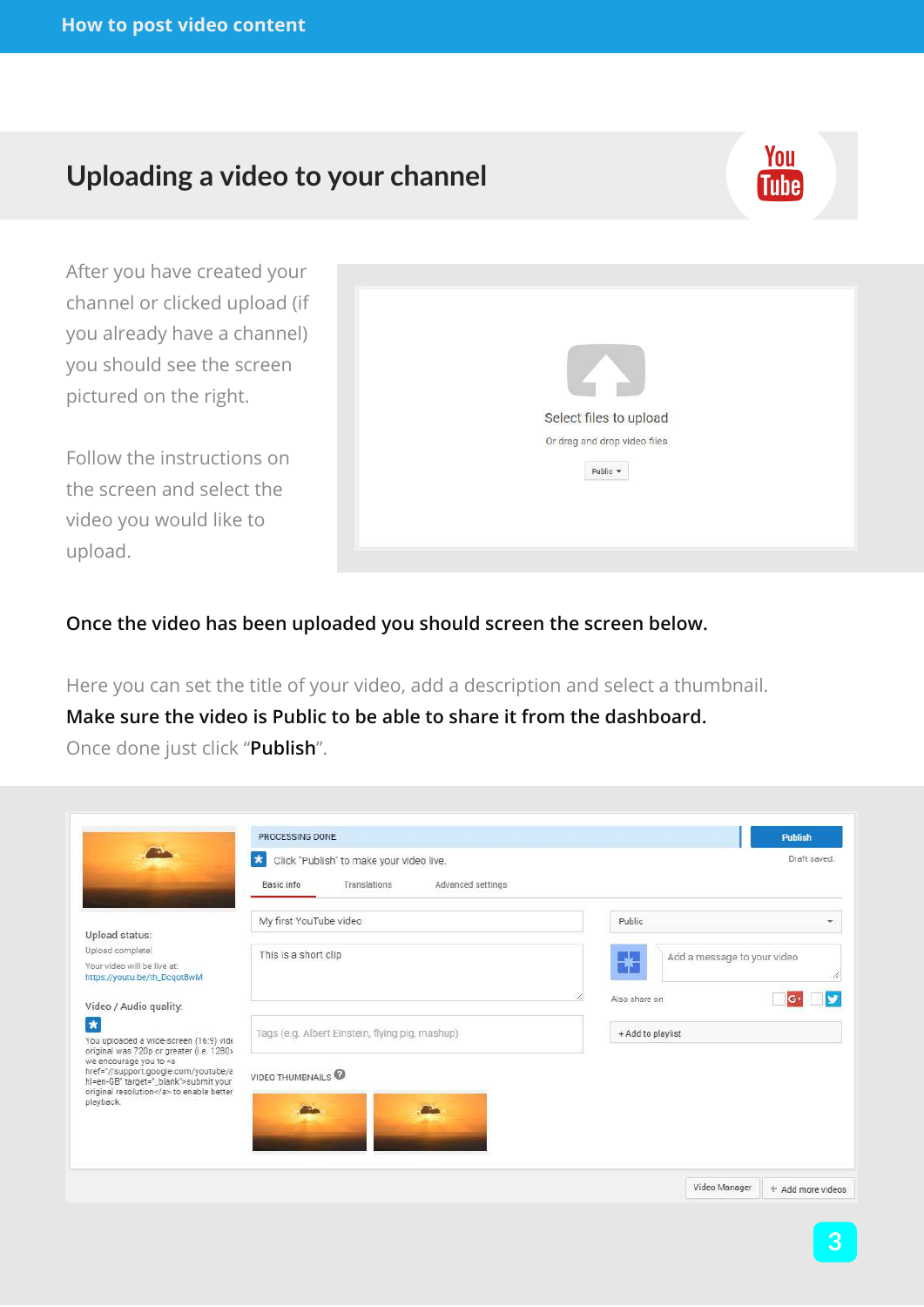### **Next step ...**

**To add your YouTube channel to Content Research you'll need to know the Channel ID.**

## **Finding your YouTube Channel ID**



## **Option 1**

**Log into your YouTube account** click on the round picture in the top right of the screen and **select "YouTube settings"** (the cog icon) on the drop down menu. On the next page click on **"Advanced"** next to your account picture and you should see the screen below:

| <b>Account information</b> |                           |                |                       |
|----------------------------|---------------------------|----------------|-----------------------|
| Signed in as               |                           | @gmail.com     |                       |
|                            | Channel's unique address: | <b>COLORIS</b> | @pages.plusgoogle.com |
|                            | a Copages.plusgoogle.com  |                |                       |
| YouTube User ID:           |                           |                |                       |

If you are having trouble finding this you can also try going to **www.youtube.com/account advanced**, log in when prompted and it should take you to the right page.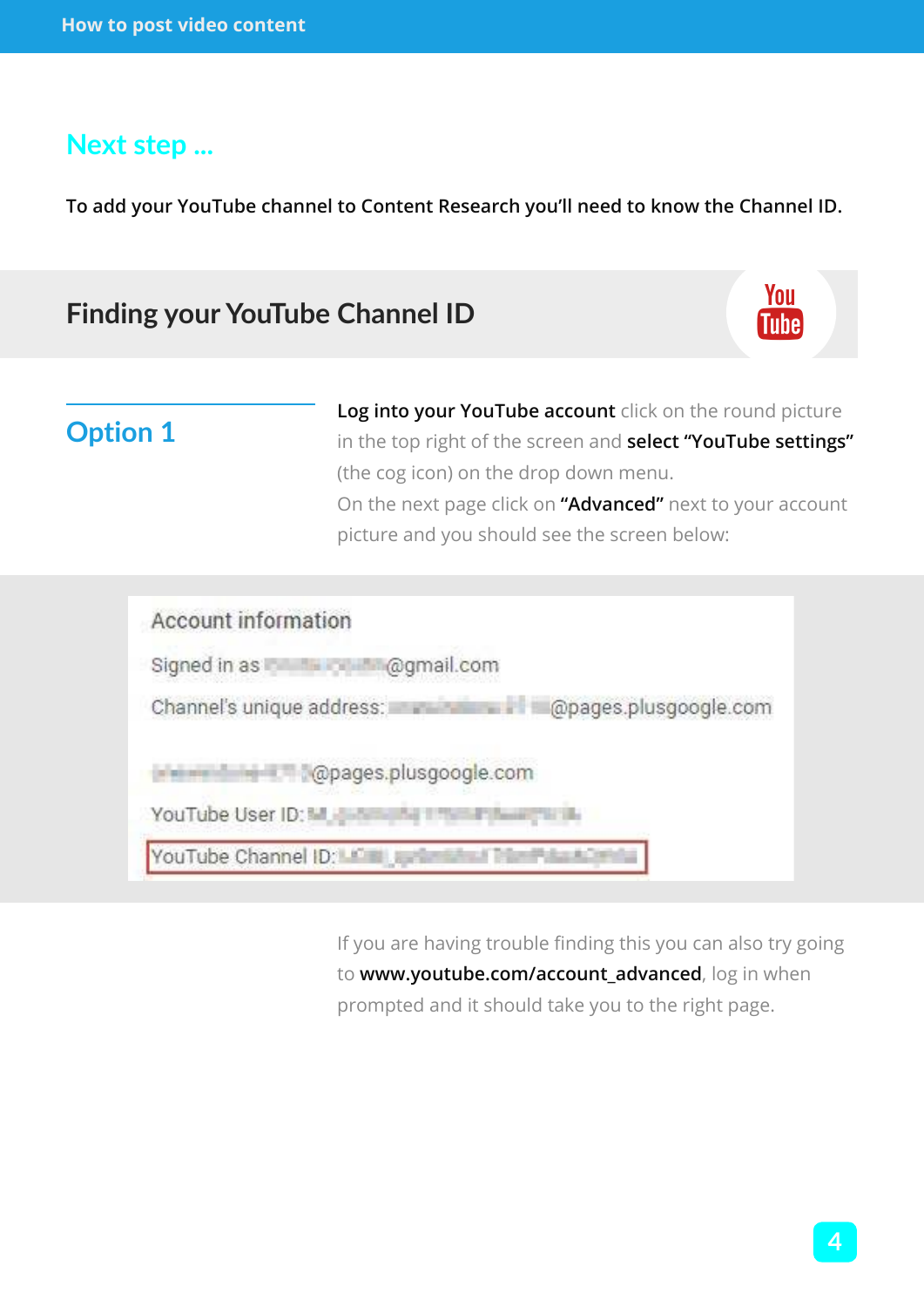## **Option 2**

**Log into your YouTube account** and click on "My Channel" on the left side menu.

Next take a look at the URL displayed on your web browser.



You should see a series a letters and numbers, this is your channel ID.

## **. . . so you've got your unique ID,**

now head over to Content Research, click the "YouTube" tab. Under type select "Channel", paste your channel ID in the box and hit "Search". You'll be provided with a list of videos from your channel!

| Content Research                                            |                                                                                            |              |               |                 |                       |   |
|-------------------------------------------------------------|--------------------------------------------------------------------------------------------|--------------|---------------|-----------------|-----------------------|---|
| <b>SEARCH</b>                                               |                                                                                            |              |               |                 |                       |   |
| 8 GOOGLE NEWS                                               | FACEBOOK<br><b>D</b> YOUTUBE                                                               | RSS/ALERTS   | TRENDING<br>ø |                 |                       |   |
| Type<br>Channel<br>$\mathbf{v}$<br>UCjhVCkoVpCVSs5JUlfSxhbA | Search by<br>Relevance<br>See the YouTube Add a Channel quide<br>$\boldsymbol{\mathrm{v}}$ |              |               |                 | <b>SEARCH YOUTUBE</b> |   |
| <b>SAVE SEARCH</b>                                          |                                                                                            |              |               | Sort by         | Default View          |   |
| <b>VIDEO</b>                                                |                                                                                            | <b>VIEWS</b> | <b>LIKES</b>  | <b>DISLIKES</b> | <b>COMMENTS</b>       |   |
|                                                             | My first YouTube video<br>Published At 2016 June 28th at 8:02am                            | 1            | $\circ$       | $\circ$         | $\circ$               | Ë |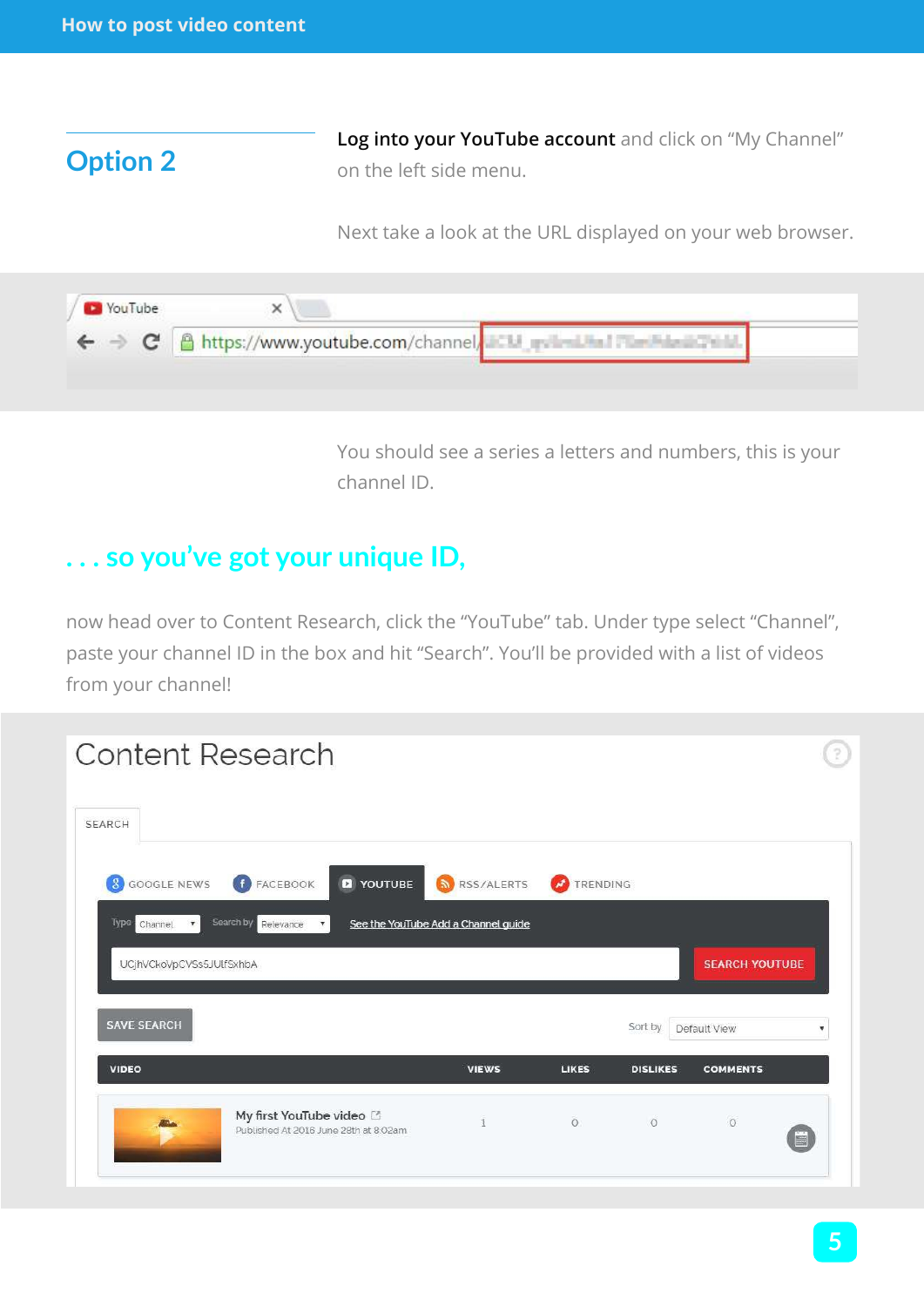## **Saving your YouTube channel in the dashboard**

To get the most out of your YouTube channel we recommend saving it in the dashboard so you can easily access it in the future.

After you have successfully retrieved the videos from your channel (as explained above) all you have to do it click the sAVE SEARCH button.

**You should now see the screen below.** This gives you the option to name your search. We will call it "My YouYube Channel" and click "**Save**".

| Name your search: | $\times$ | Name your search:  |        |
|-------------------|----------|--------------------|--------|
| Name              |          | My YouTube Channel |        |
| <b>SAVE</b>       | CANCEL   | <b>SAVE</b>        | CANCEL |

**Next you will see that a new tab has appeared at the top of Content Research.**

This is where your YouTube channel has been saved.

| Content Research                                                                       | ?                    |
|----------------------------------------------------------------------------------------|----------------------|
| MY YOUTUBE CHANNEL<br>SEARCH                                                           |                      |
| 8 <b>GOOGLE NEWS f</b> FACEBOOK <b>D</b> YOUTUBE <b>N</b> RSS/ALERTS <b>M</b> TRENDING |                      |
| Search                                                                                 | <b>SEARCH GOOGLE</b> |
|                                                                                        |                      |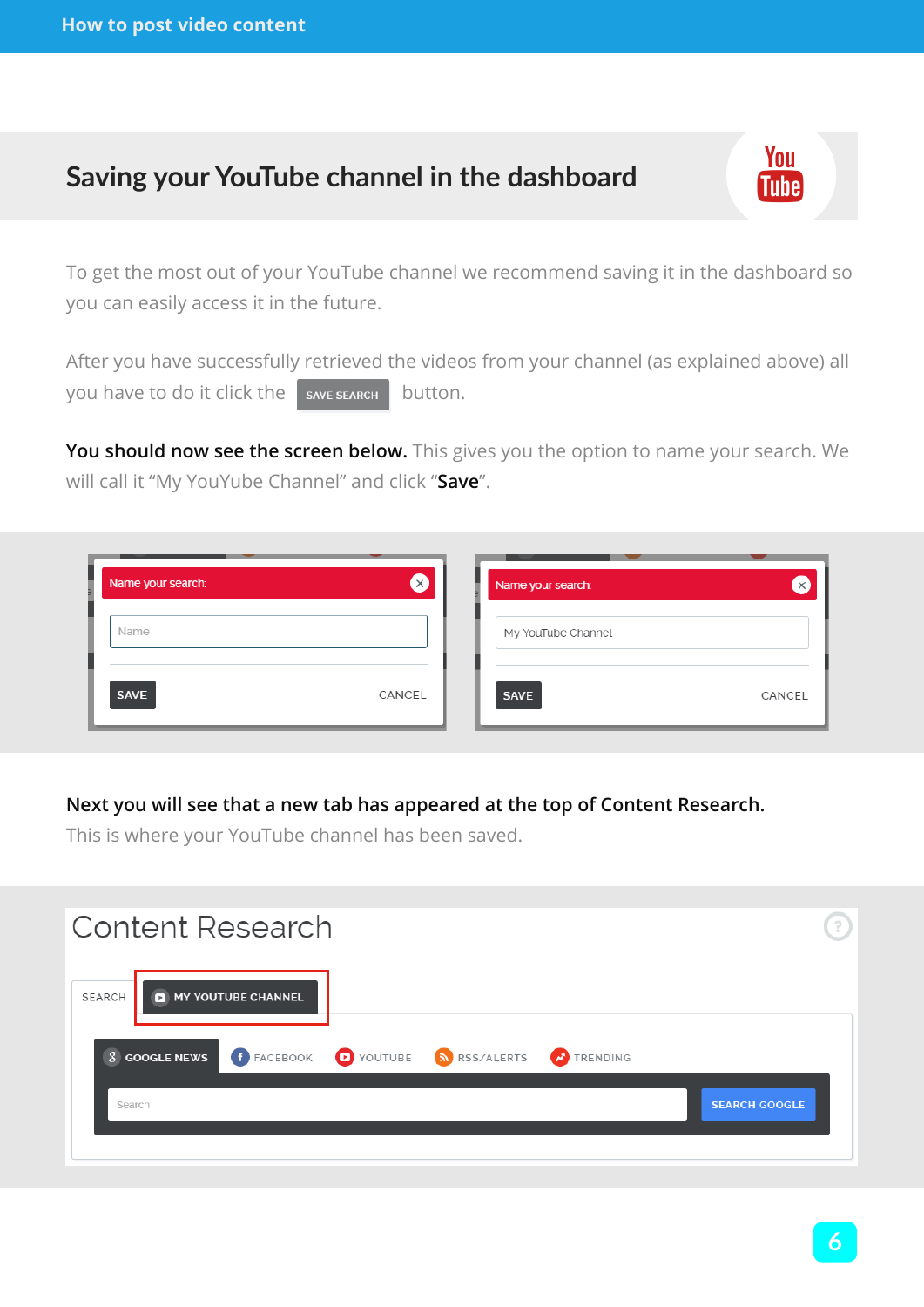#### **Click on the new tab you have just created.**

You should see a list of videos from your channel.

|              |              |                 | C               |   |
|--------------|--------------|-----------------|-----------------|---|
| <b>VIEWS</b> | <b>LIKES</b> | <b>DISLIKES</b> | <b>COMMENTS</b> |   |
| 5            | $\circ$      | $\circ$         | $\overline{2}$  | O |
|              |              |                 |                 |   |

**When you add a new video to you YouTube account, just return to this tab and click the "Refresh" icon. This will reload the list of videos available from your channel.**

| <b>Content Research</b>                                         |              |              |                 |                 |   |
|-----------------------------------------------------------------|--------------|--------------|-----------------|-----------------|---|
| MY YOUTUBE CHANNEL<br><b>SEARCH</b><br>$( \rightarrow 0$        |              |              |                 |                 |   |
|                                                                 |              |              |                 |                 |   |
| <b>VIDEO</b>                                                    | <b>VIEWS</b> | <b>LIKES</b> | <b>DISLIKES</b> | <b>COMMENTS</b> |   |
| My second video [3]<br>Published At 2016 June 28th at 8:43am    | $\circ$      | $\circ$      | $\circ$         | $\circ$         | O |
| My first YouTube video<br>Published At 2016 June 28th at 8:29am | 5            | $\circ$      | $\circ$         | $\overline{2}$  | E |